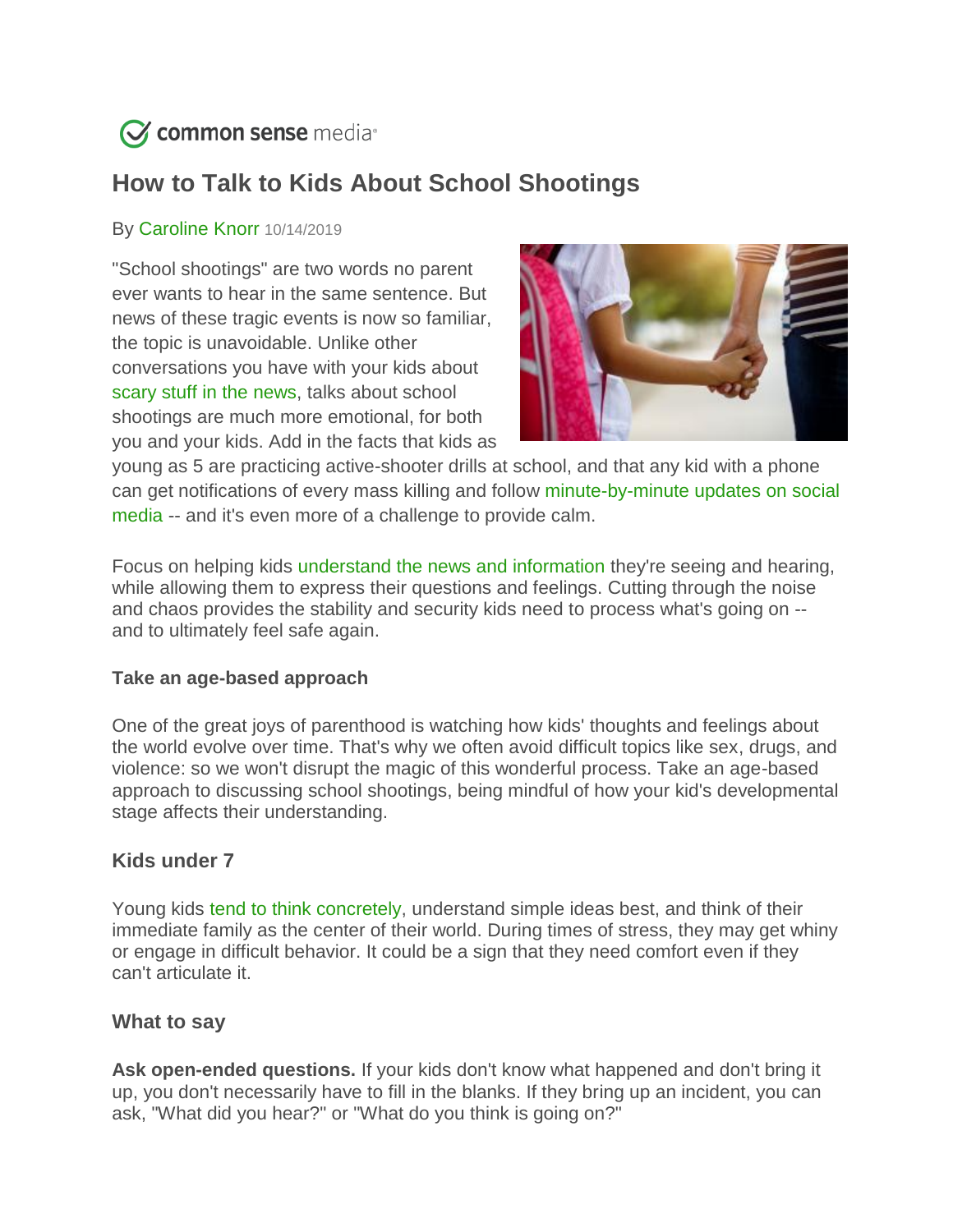**Use simple sentences.** Feel free to oversimplify if you have to. You can say, "Someone hurt people." And if an idea is too complicated to explain -- maybe you don't need to.

**Don't overtalk.** Once you've conveyed the news, you can wait until your kid asks questions to reopen the conversation.

**Reassure them that they're safe and that people are working on the problem.** Even if you feel iffy about the situation, you want your kids to feel like you're in charge and that it will be resolved.

**Emphasize that emergency drills help keep them safe.** Encourage them to follow the procedures and stay calm. Active-shooter drills are somewhat controversial, but if they're mandated at your school, it's best to be supportive when kids are within earshot.

## **What to do**

**Try to keep the news away.** You might be eager for information, but try to be discreet. If you can't turn off the news, try distracting your kid or changing their focus with a book or an activity.

**Save strong emotions for your adult support community.** You don't have to be a robot, but avoid displaying strong emotions related to these tragic incidents around young kids. Kids often get scared when they don't know why parents are upset. Make sure to say, "I'm upset about what I heard on the news. It's not you."

**Allow them to express themselves how they want.** You may see a wide range of reactions when you discuss bad news. Some kids may cry or act out when they're upset and don't know what to do. Some kids want quiet time with you. Some kids like to talk. Some like to draw their feelings.

**Make it a normal day.** Try to maintain a typical schedule so kids feel the safety of regularity. But feel free to indulge in extra comfort and togetherness.

## **Tweens and teens**

At this age, [kids are developing their moral beliefs,](https://www.commonsensemedia.org/about-us/our-mission/about-our-ratings/8-9) which means they can delve deeper into a subject. More exposure to peers, social media, and news means [they'll receive](https://www.commonsensemedia.org/blog/our-new-research-shows-where-kids-get-their-news-and-how-they-feel-about-it)  [lots of information](https://www.commonsensemedia.org/blog/our-new-research-shows-where-kids-get-their-news-and-how-they-feel-about-it) -- some of which you may need to correct. You don't need to sit them down for a formal talk: Sometimes, just doing an unrelated activity, such as watching TV, can lead to opportunities to have conversations about difficult topics.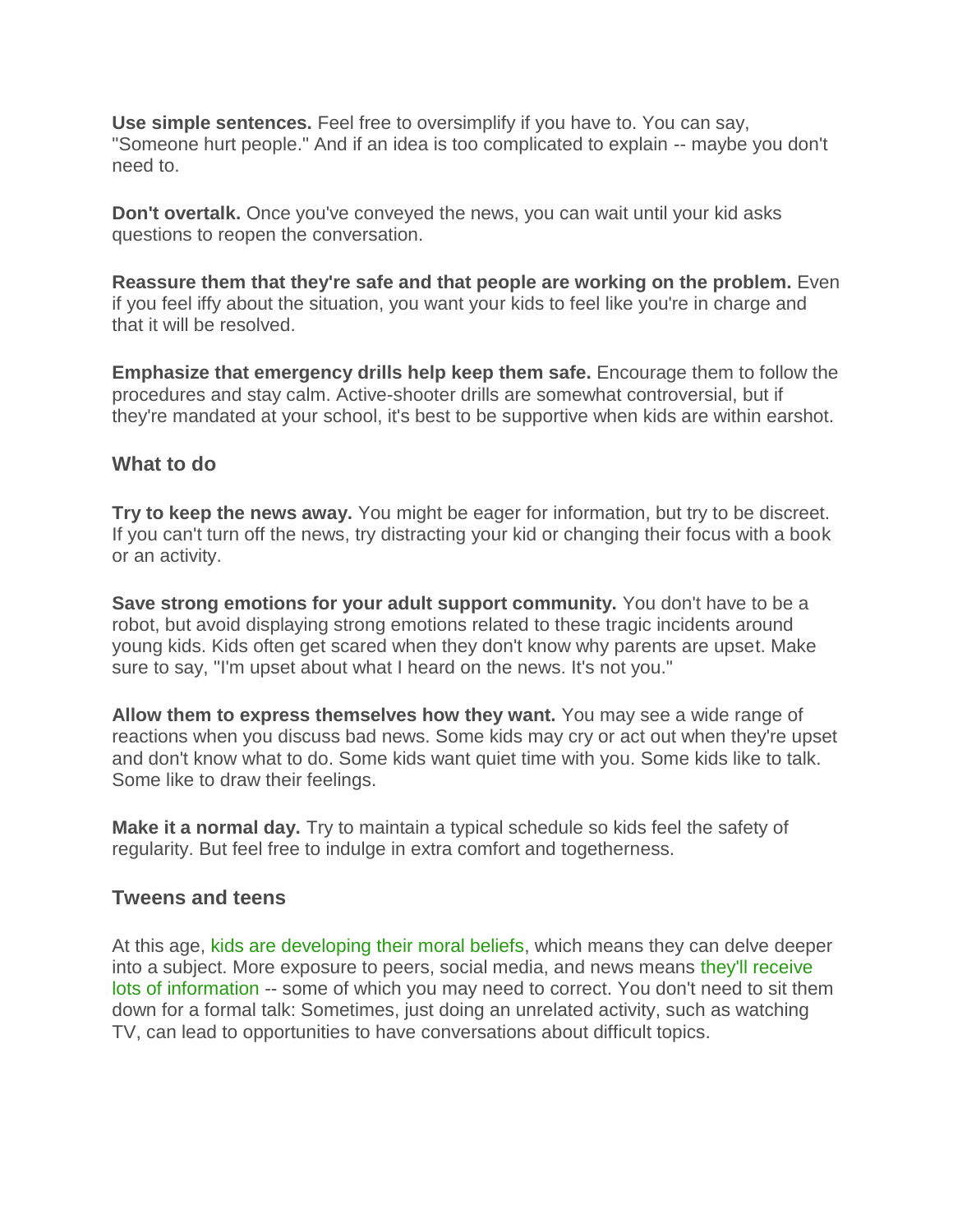#### **What to say**

**Find out what they know.** It's likely that kids this age will have heard about a shooting before they get home from school. You can ask, "What did you hear today?"

**State the facts.** If they've heard about the incident, ask what they've learned. If they don't know, you can say, "I need to tell you that there was a school shooting. I know you'll hear about it, and I want it to come from me so we can talk about it."

**Check in.** While it's important to talk, tweens and teens may be more open if they can set the pace. The conversation can happen when it feels right. You can say, "I want us to take a few minutes to discuss what happened. Let's talk either now or a little later."

**Encourage them to express themselves.** Tweens and teens are learning how to communicate their ideas, but they may need prompting. You can ask questions, share what you know, or get a conversation going in other ways. Ask, "Do you have any questions?," "How do you feel about this issue?," and "Why do you feel that way?"

**Read their cues.** Sometimes kids are just done and can't handle any more discussion. Be on the lookout for signs of information overload.

**Share your feelings.** Telling kids how you feel about what happened is a good thing to do even if they don't ask. Saying you're sad, mad, or whatever else will unburden you - plus it models empathy and compassion.

**Talk about emergency drills.** Many schools mandate active-shooter drills, even though their efficacy is debatable. Still, your kids need to comply. Make sure they understand the importance of following procedures and staying calm. It may take the edge off to discuss the duck-and-cover drills students practiced during the Cold War.

#### **What to do**

**Help them feel secure.** This is important for kids of all ages: Tell them that they're safe, that you're always there for them, and that the authorities are investigating. Provide emotional support by saying, "It's OK to feel sad -- or to not even know how you're feeling."

**Look out for signs of anxiety, generalized worry, or traumatic stress.** When bad things happen, kids can develop a fear that it will happen to them, their family, or their school. Allow your kid to express all of their concerns, even if they don't seem directly related or even realistic. Validate their feelings, talk about ways they can calm themselves in times of intense stress (including calming thoughts, breathing exercises, and activities), and make it clear that you're always available to talk things through. Your kid may benefit from a [meditation app,](https://www.commonsensemedia.org/lists/meditation-apps-for-kids) but if their anxiety or sensitivity increases, you may want to talk to your pediatrician.